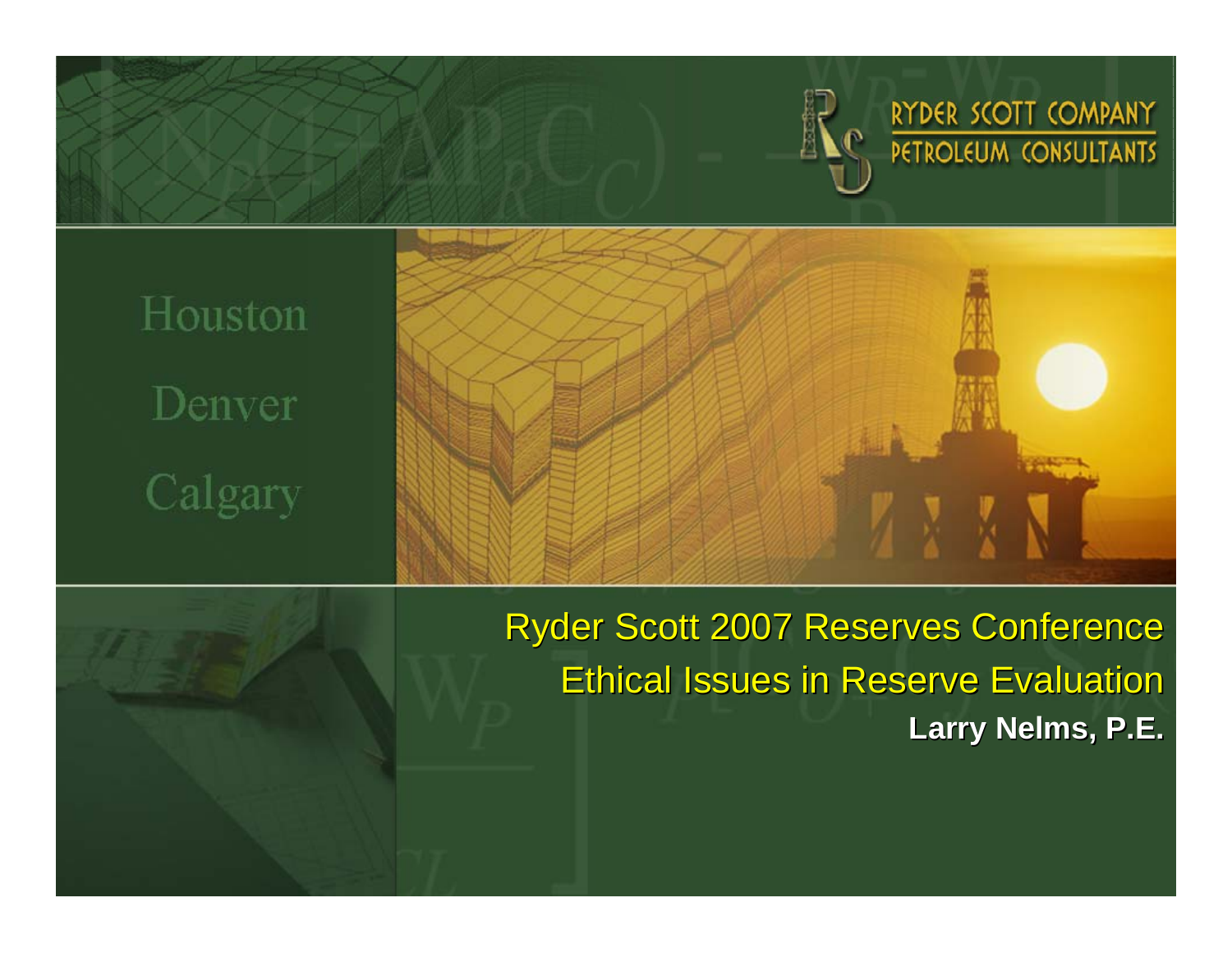



## Quote from Teddy Roosevelt:

"…. to educate a person in mind, and not in morals, is to educate a menace to society."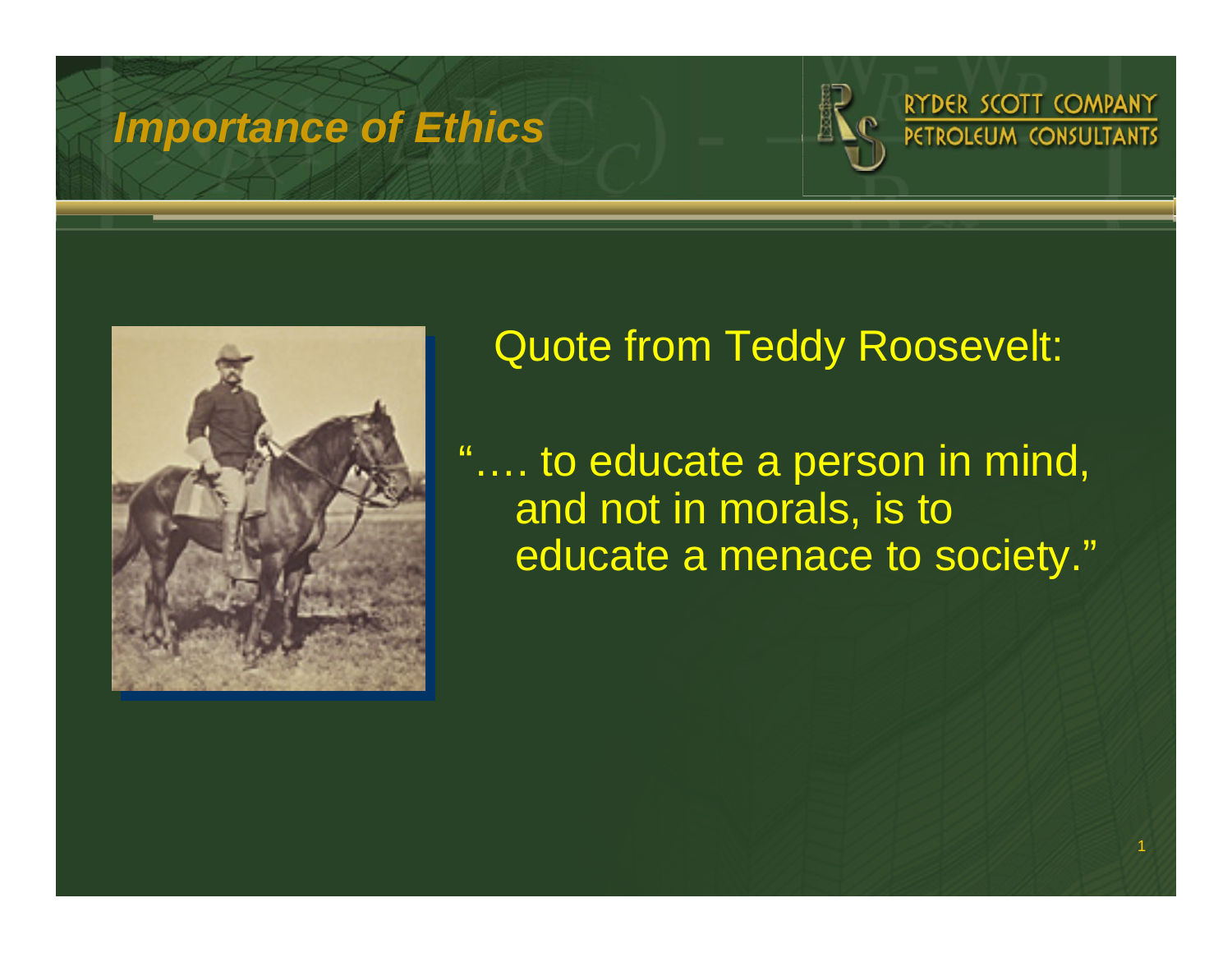

#### Amazon.com on January 15, 2007 – 166,424 books on ethics

11,918 books on "Business Ethics"

One of top selling books is "There's No Such Thing as Business Ethics" by John C. Maxwell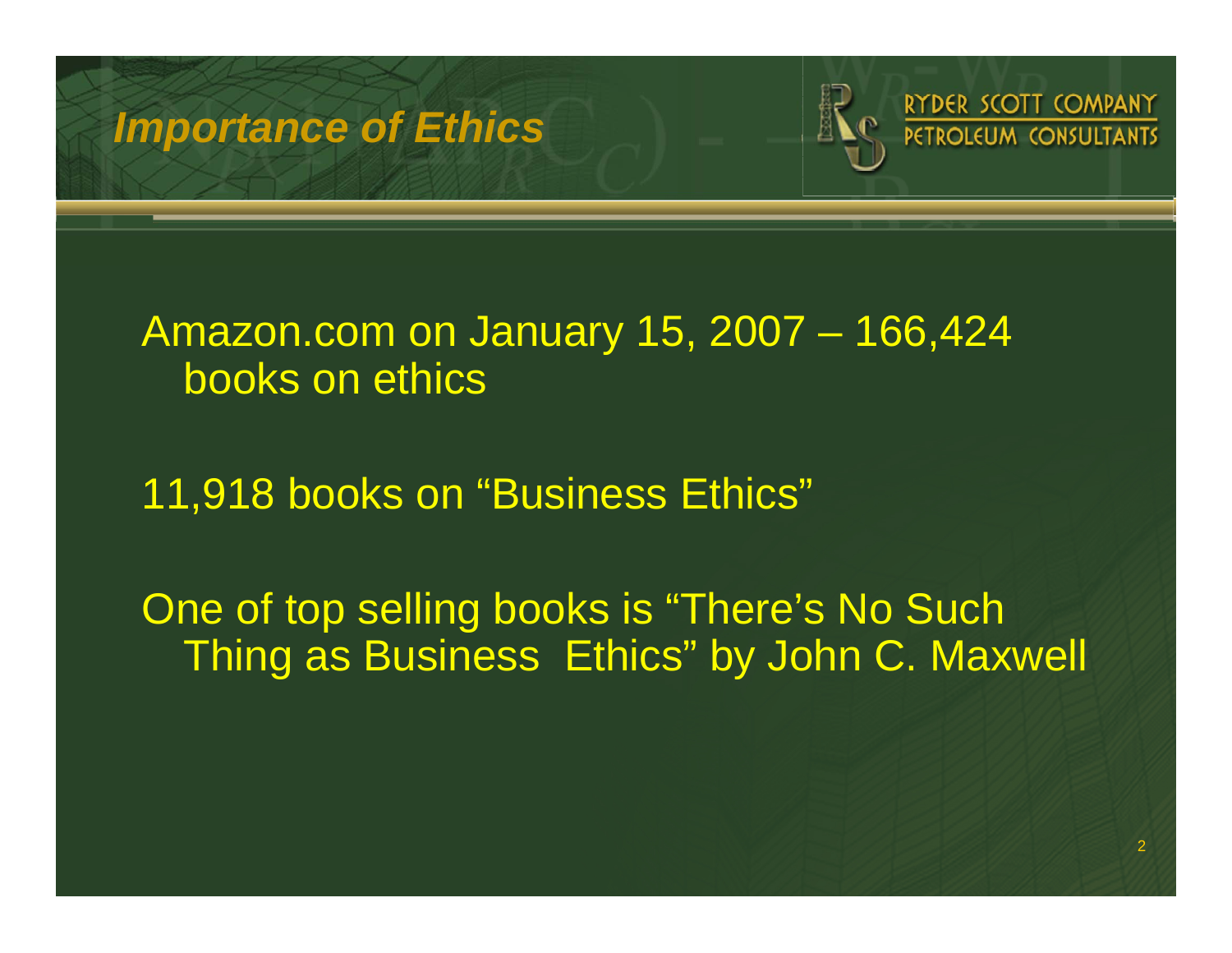

Directly from Maxwell's book

Three reasons we make unethical Decisions

- We do what' most convenient (easy thing vs. right thing
- We do what we must to win (ethics limits our options)
- $\bullet$  We rationalize our choices with relativism (situation ethics)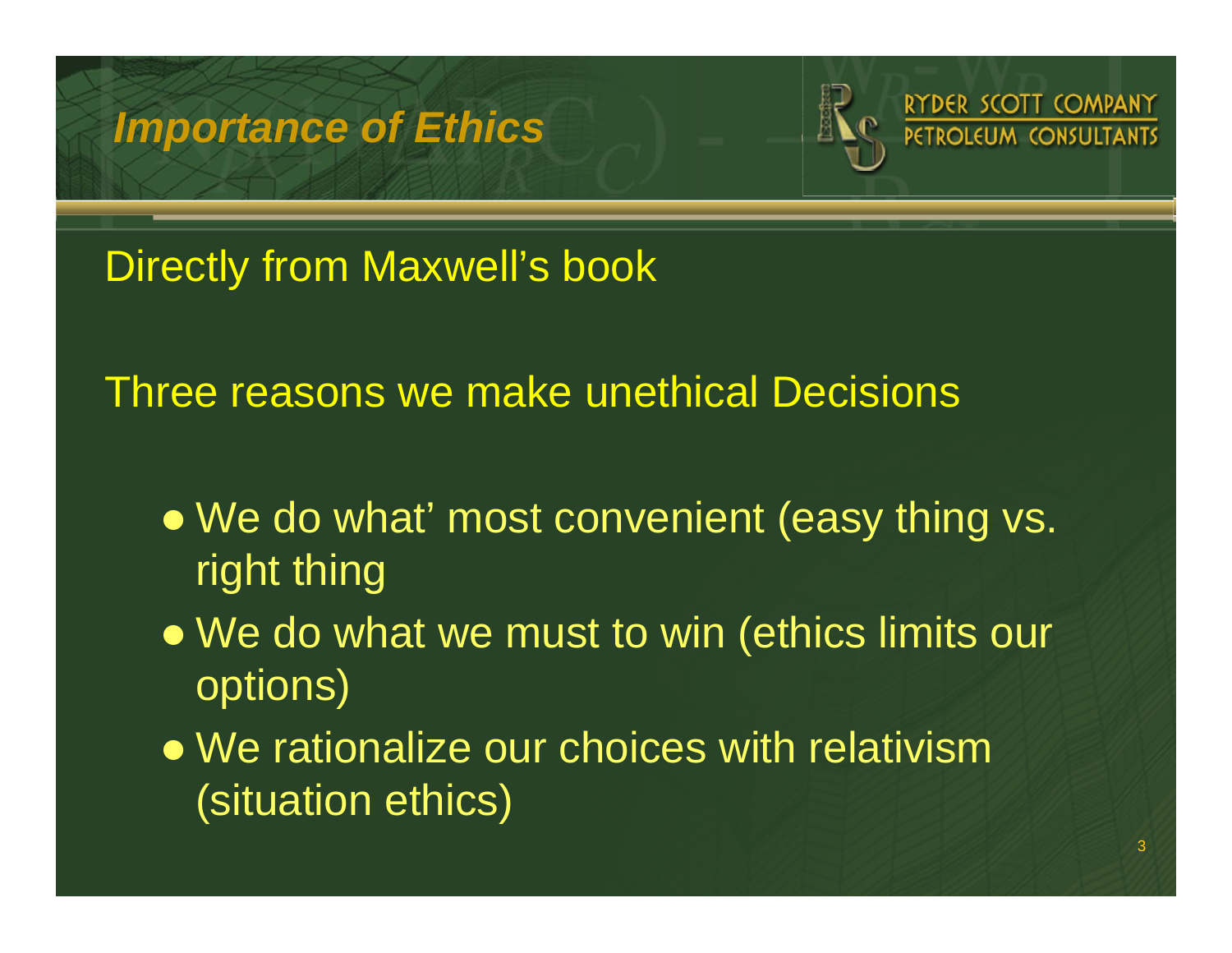

#### Maxwell's primary thesis for his views

There is only one rule – THE GOLDEN RULE – that governs all level of ethical behavior and cuts across all cultures. The Golden Rule is repeated in the ancient writings of most religions – Christianity, Islam, Judaism, Buddhism, Hinduism, Zoroastrianism, Confucianism, Bahai and Jainism. Paraphrased: "Treat others as you would expect to be treated"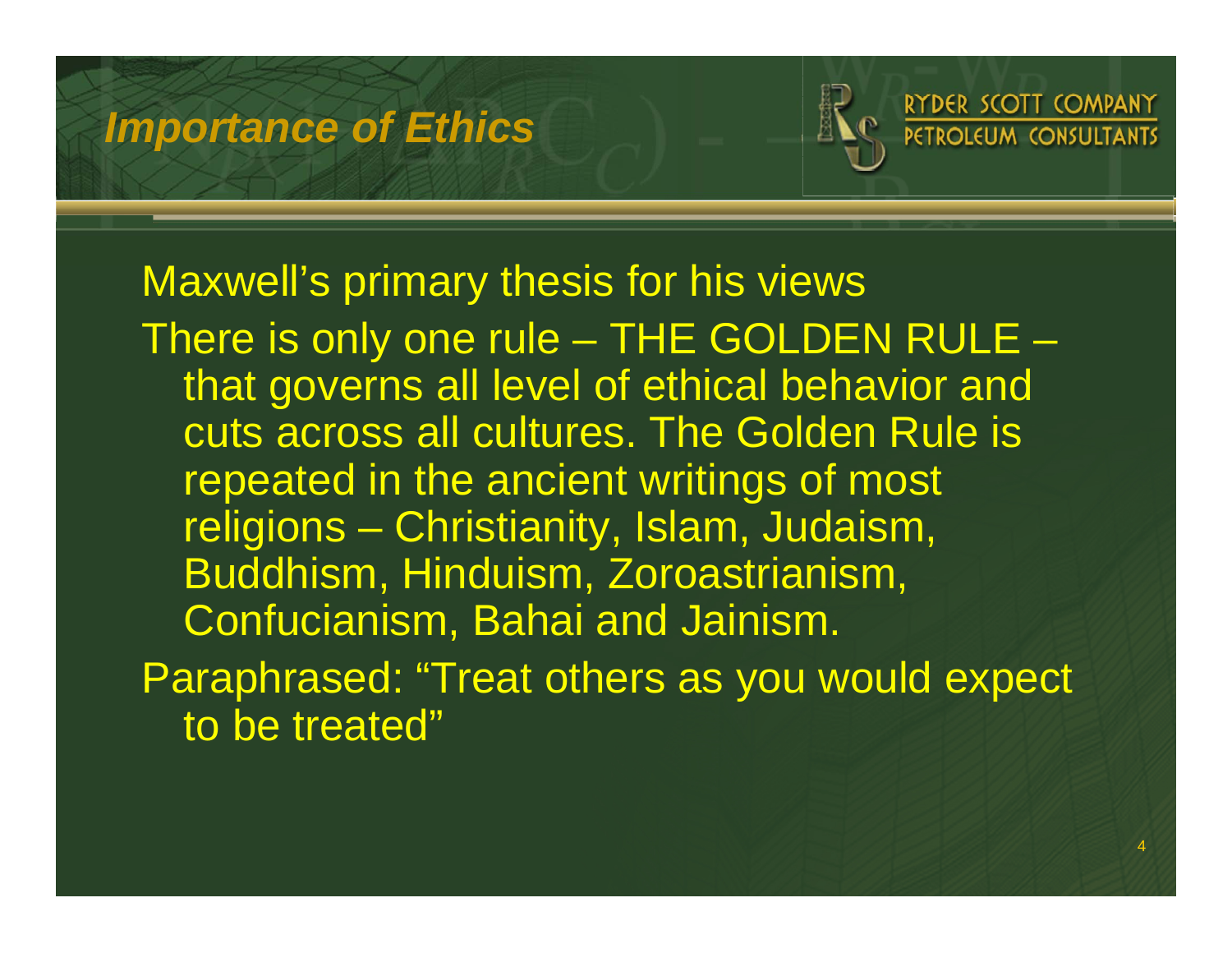

One further thought from Maxwell "Ethics is about how we meet the challenge of doing the right thing when that will cost more than we want to pay."

The two aspects that ethical behavior is predicated upon are:

- The ability to discern right from wrong, good from evil and propriety from impropriety.
- The commitment to do what is right, good and proper.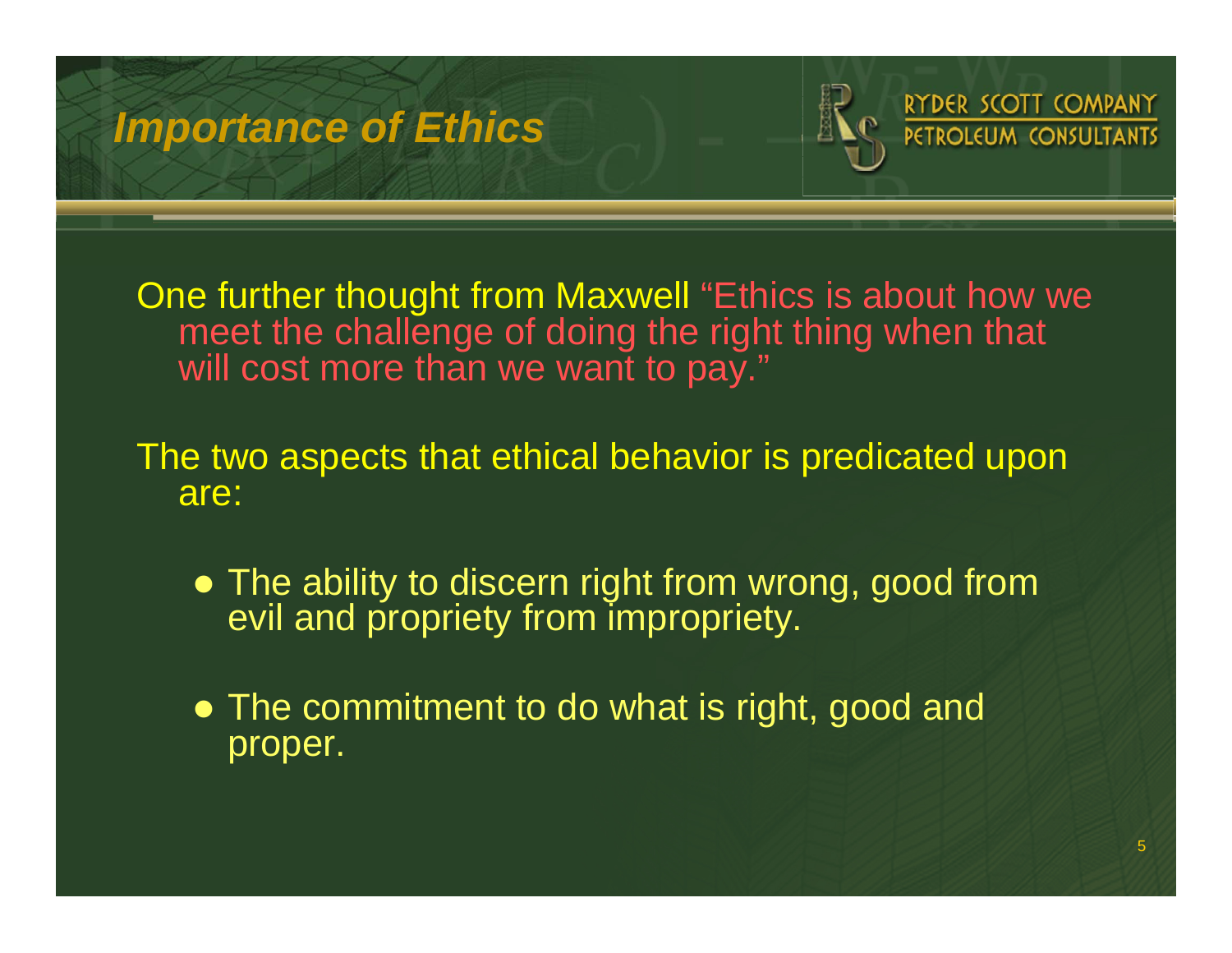#### *VIEWS on ETHICS*



| A 2007 public opinion poll                                                 | <b>Percent who hold</b>                            |
|----------------------------------------------------------------------------|----------------------------------------------------|
| <b>Type of Leader</b>                                                      | <b>Great deal of</b><br><b>Public's confidence</b> |
| <b>Congress</b>                                                            | 10%                                                |
| <b>The Press</b>                                                           | 12%                                                |
| <b>Law Firms</b>                                                           | 13%                                                |
| <b>Organized Labor</b><br><b>Major Companies</b><br><b>Television News</b> | 15%                                                |
|                                                                            | 16%                                                |
| <b>Teachers</b>                                                            | 20%                                                |
| <b>Ministers, priests, clergy</b>                                          | 22%                                                |
| <b>Petroleum engineers</b>                                                 | 27%                                                |
|                                                                            | ??%                                                |

**(Source – Harris Poll [03/01/07] )**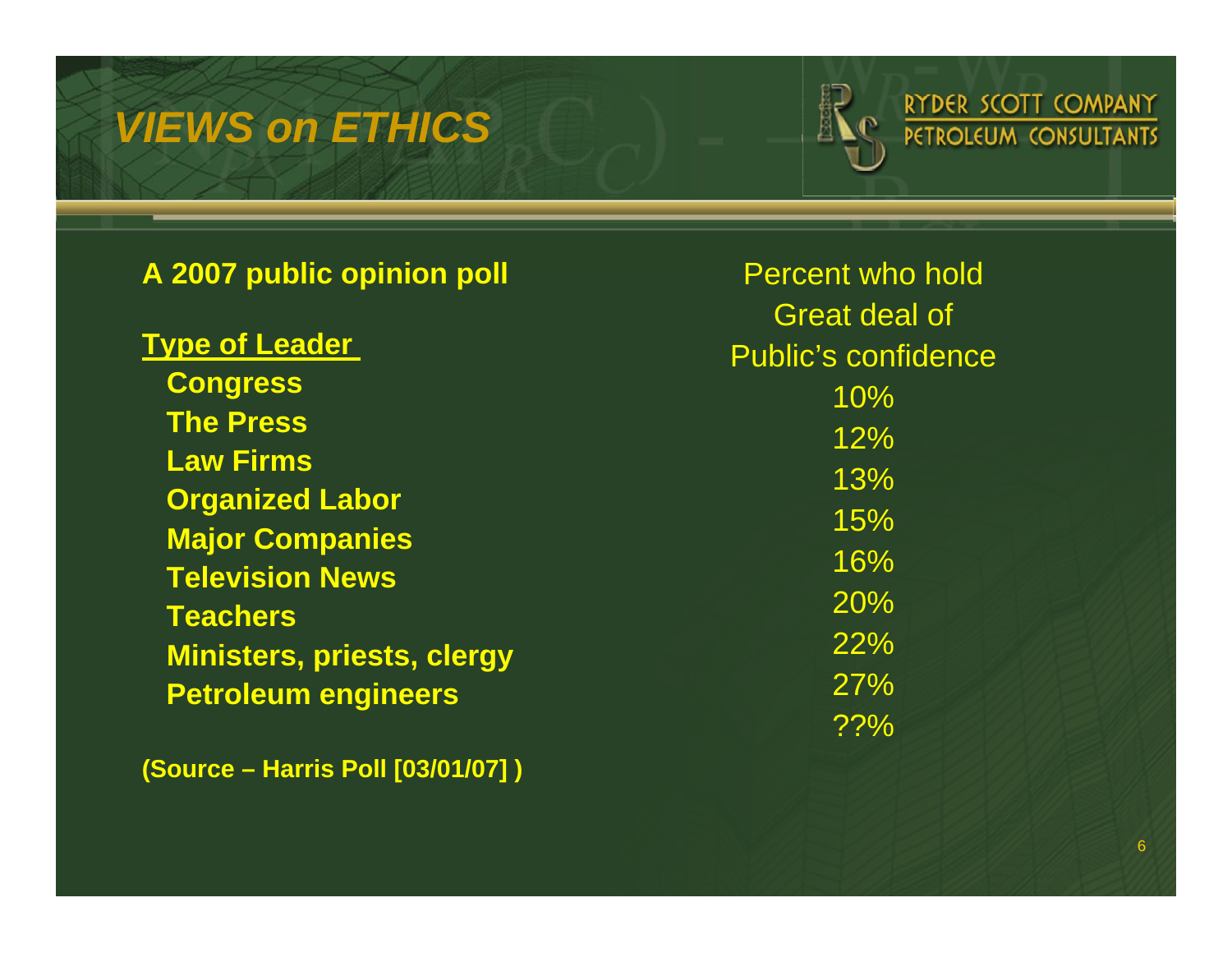### *VIEWS on ETHICS*



Ethics, integrity and reservoir engineering "best practices" are inseparable – It's called professionalism

Professionalism is "characterized by or conforming to the technical and ethical standards of a profession." — *Webster's Ninth New Collegiate* 

Ethics is "the discipline dealing with what is good and bad with moral duty and obligation." *Webster's Ninth New Collegiate Dictionary*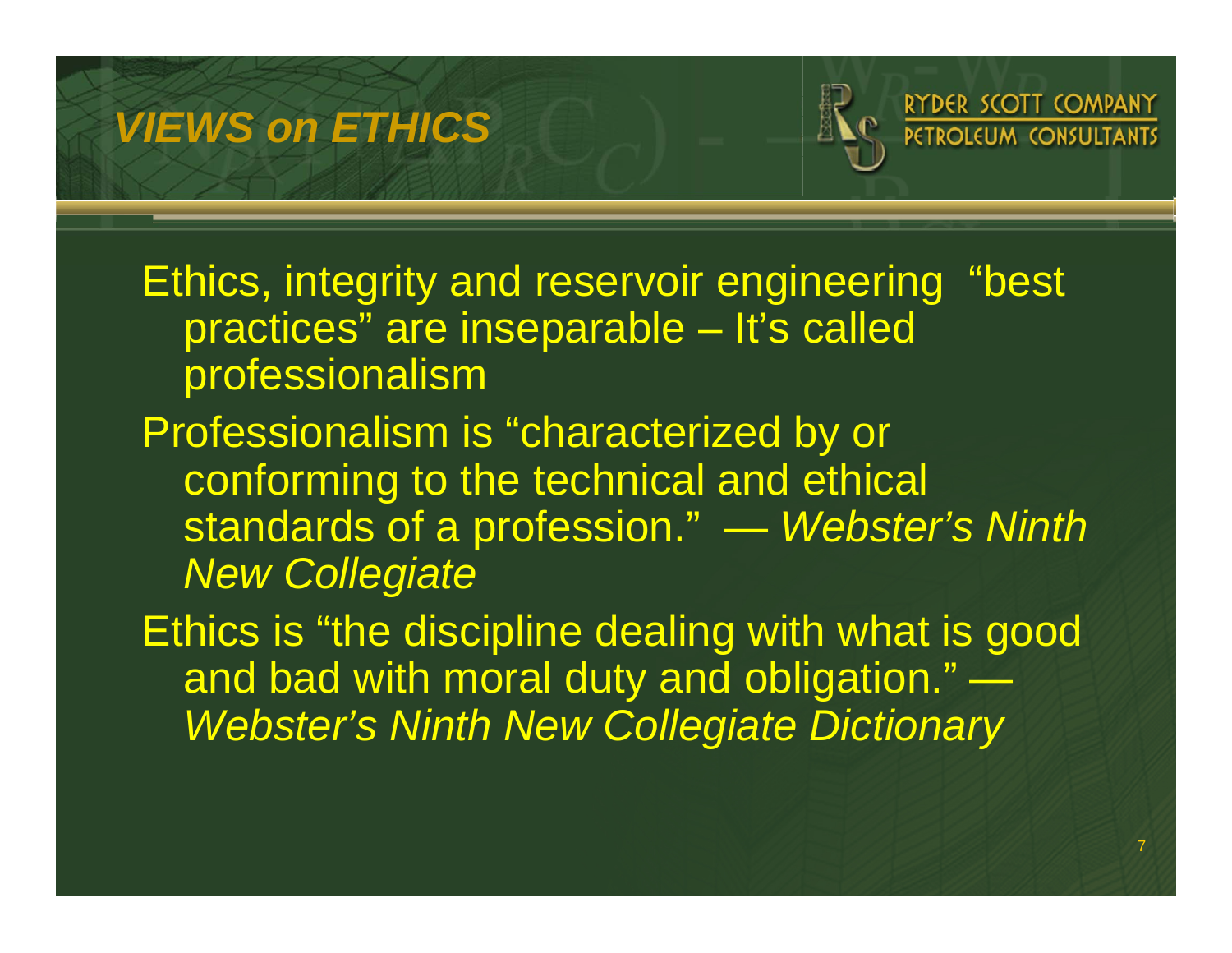## *SPE Guide for Professional Conduct (approved 2/25/85)*



Understand consequences of work, societal issues and seek to promote societal understanding Be truthful, honest, and fair in presenting information and in making public statements on professional matters. Perform as professional without bias related to race, religion, sex, age, national origin or handicap Act on behalf of employers or clients as faithful agents or trustees without disclosure of any proprietary matter without specific consent. Disclose any known or potential conflicts or other circumstances that may have appearances of influence

or impairment of performance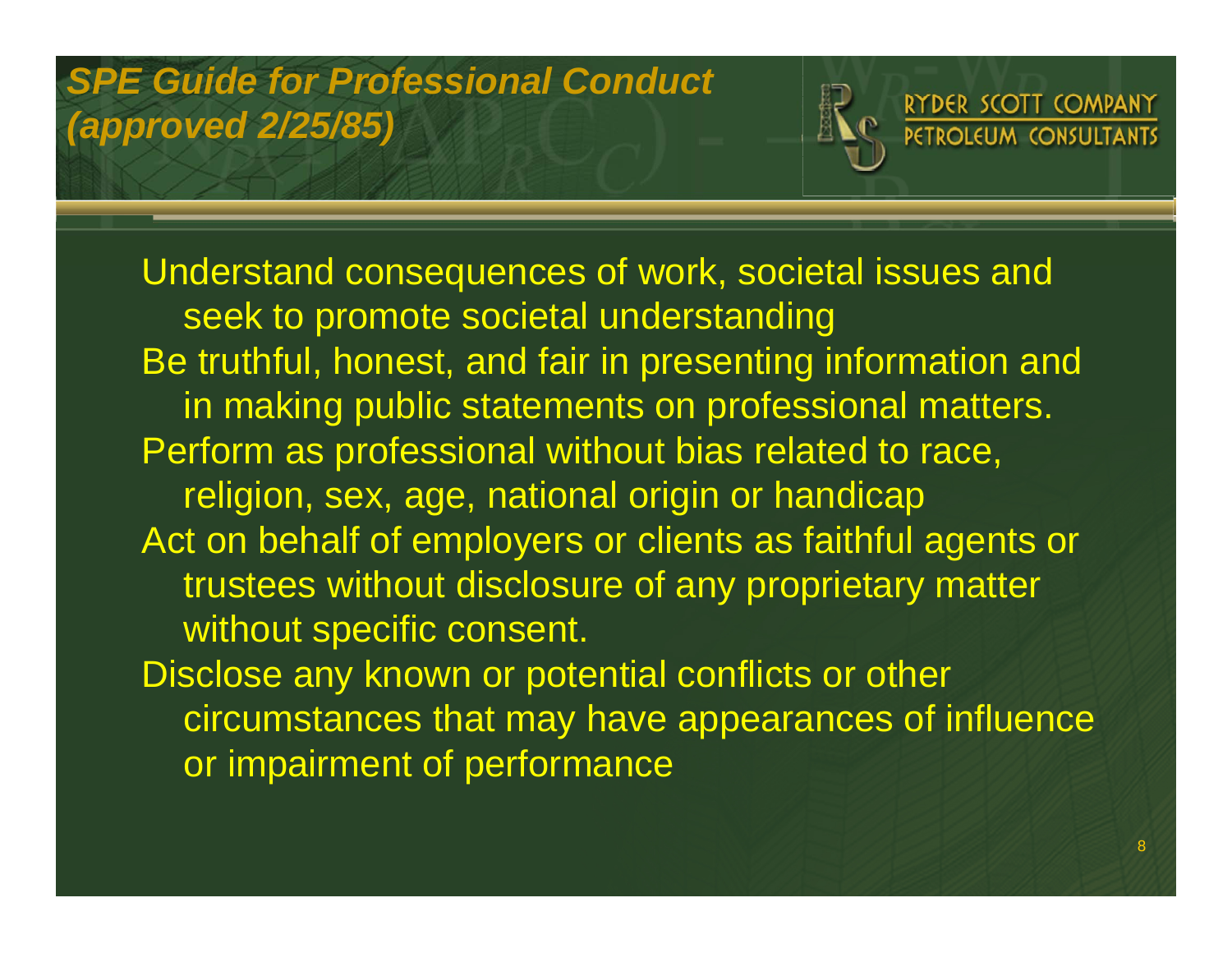#### *SPE Guide for Professional Conduct (approved 2/25/85)*

RYDER SCOTT COMPANY **PETROLEUM CONSULTANTS** 

Continuation of activities to enhance professional competence throughout career Accept responsibility and acknowledge criticism of performance, offer honest criticism of work of others and do not accept credit for work by others Remain aware of consequences of professional performance on health and safety and continue full

- disclosure as warranted
- Act in accordance with all applicable laws and canons of ethics as stated in any laws and regulations governing the practice of engineering.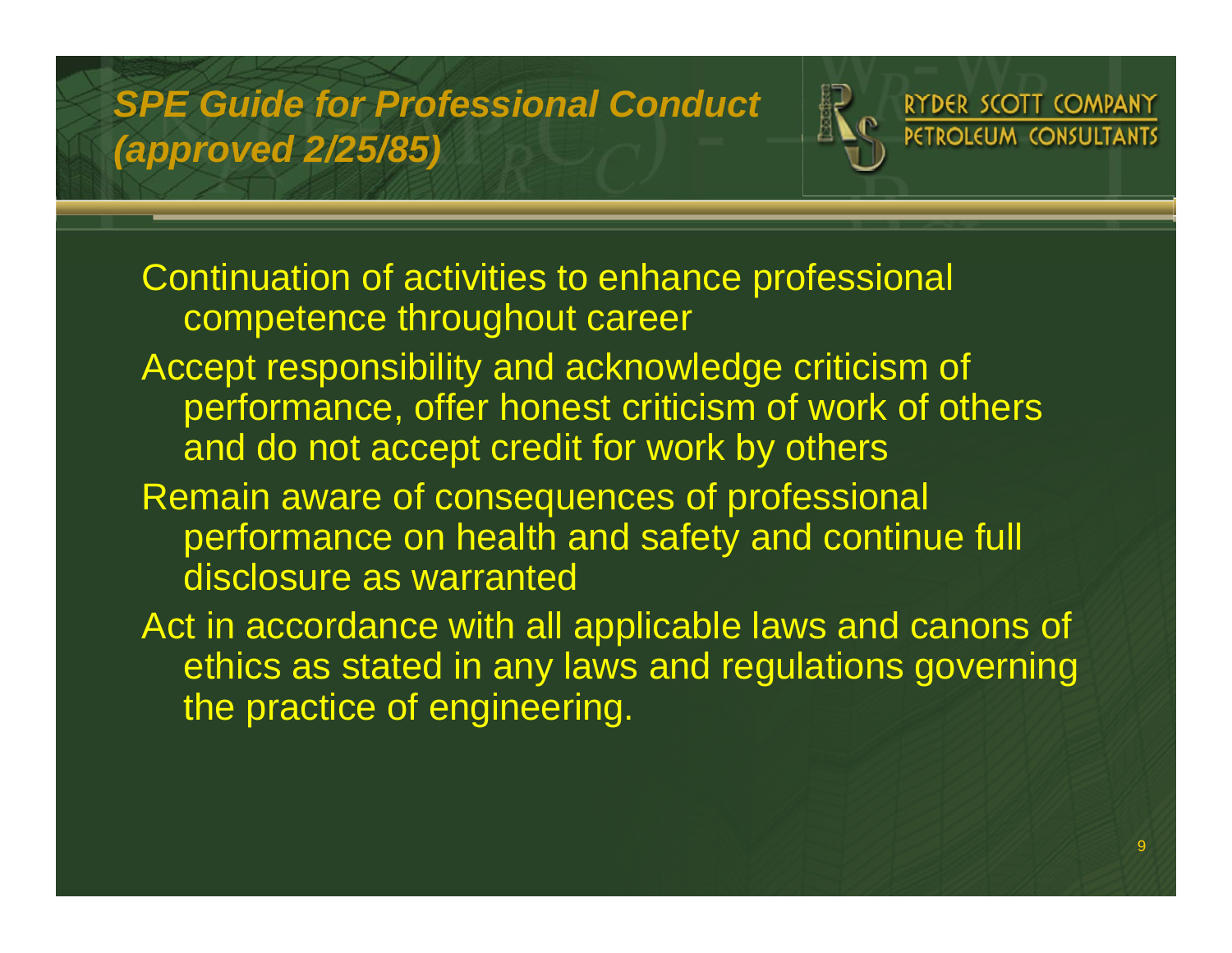

Pursue the best estimate possible considering all available dataMaintain compliance with the appropriate reserve definitionsAvoid manipulation of data to support a preconceived ideaSupport your work with well documented back-up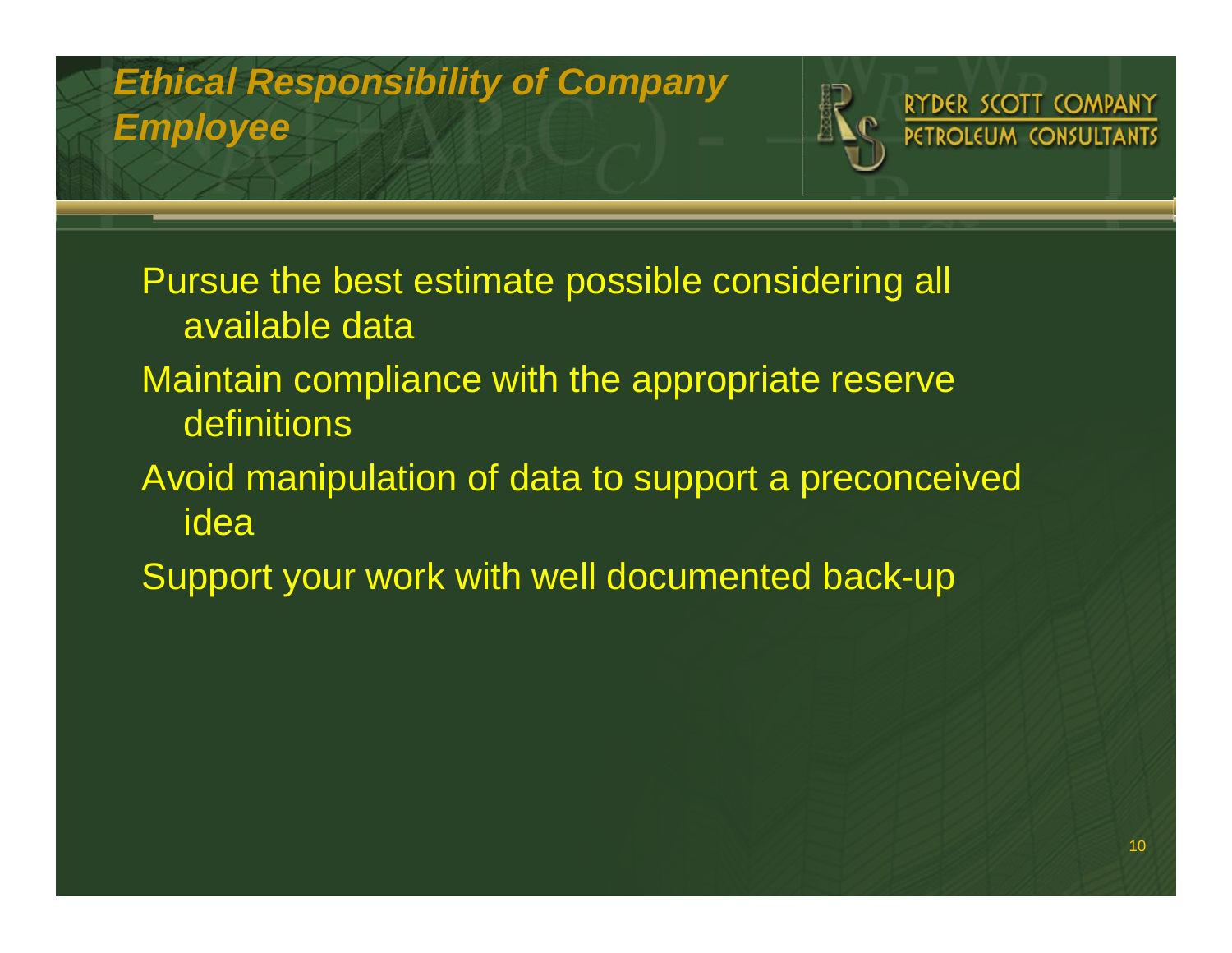

Request assistance for work in areas that you feel unqualified to undertake Peer review your work Openly discuss differences of opinion Advise your supervisor of potential problems with assignment – need more data or unexpected results Present your results even though it may not be the desired or popular answer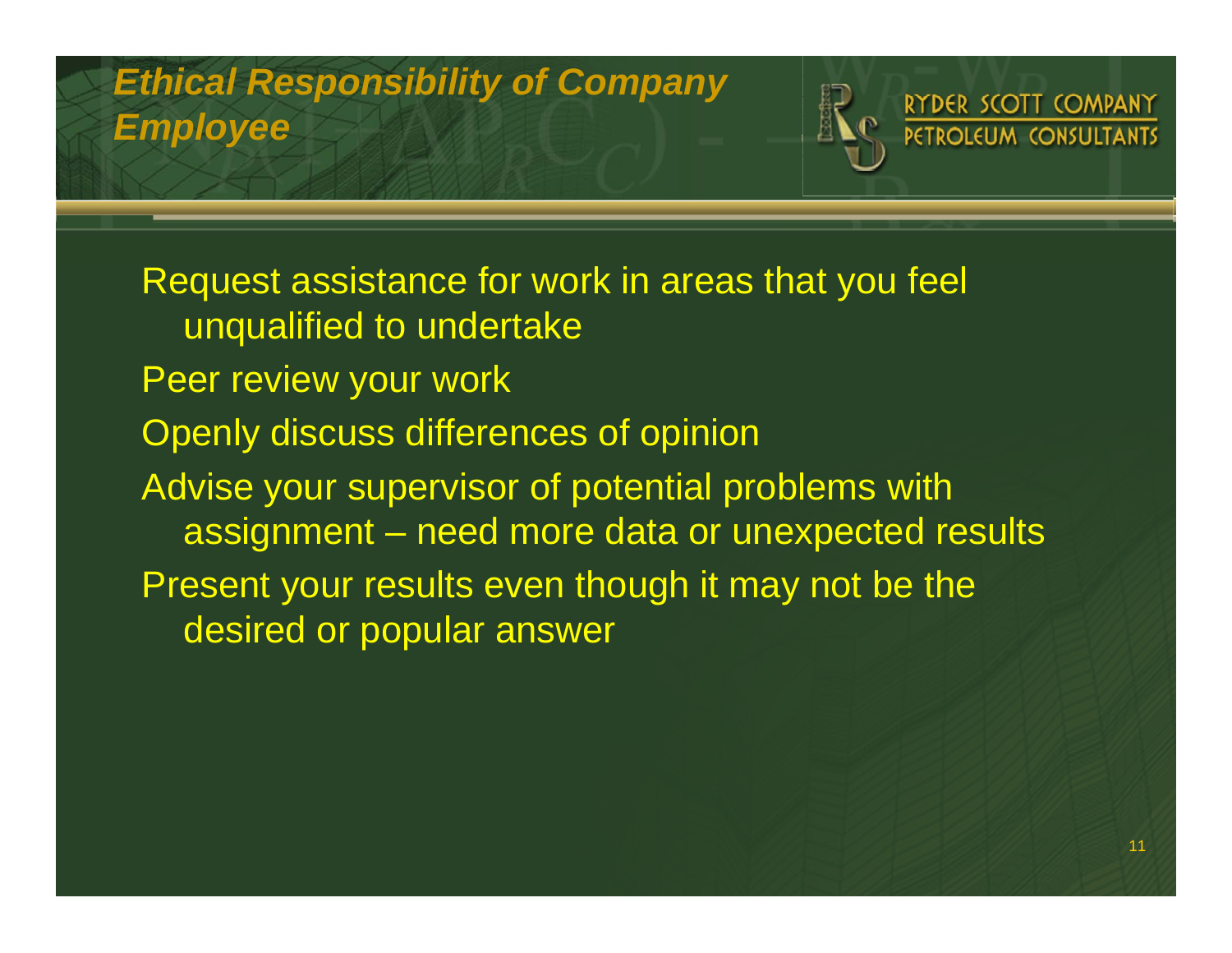

Be extremely cautious in "bonus-reserve add" scenario

- Evaluate in consistent manner to your other work
- Avoid temptation to take "high" side on all data
- Avoid the temptation to "bend" the reserve definitions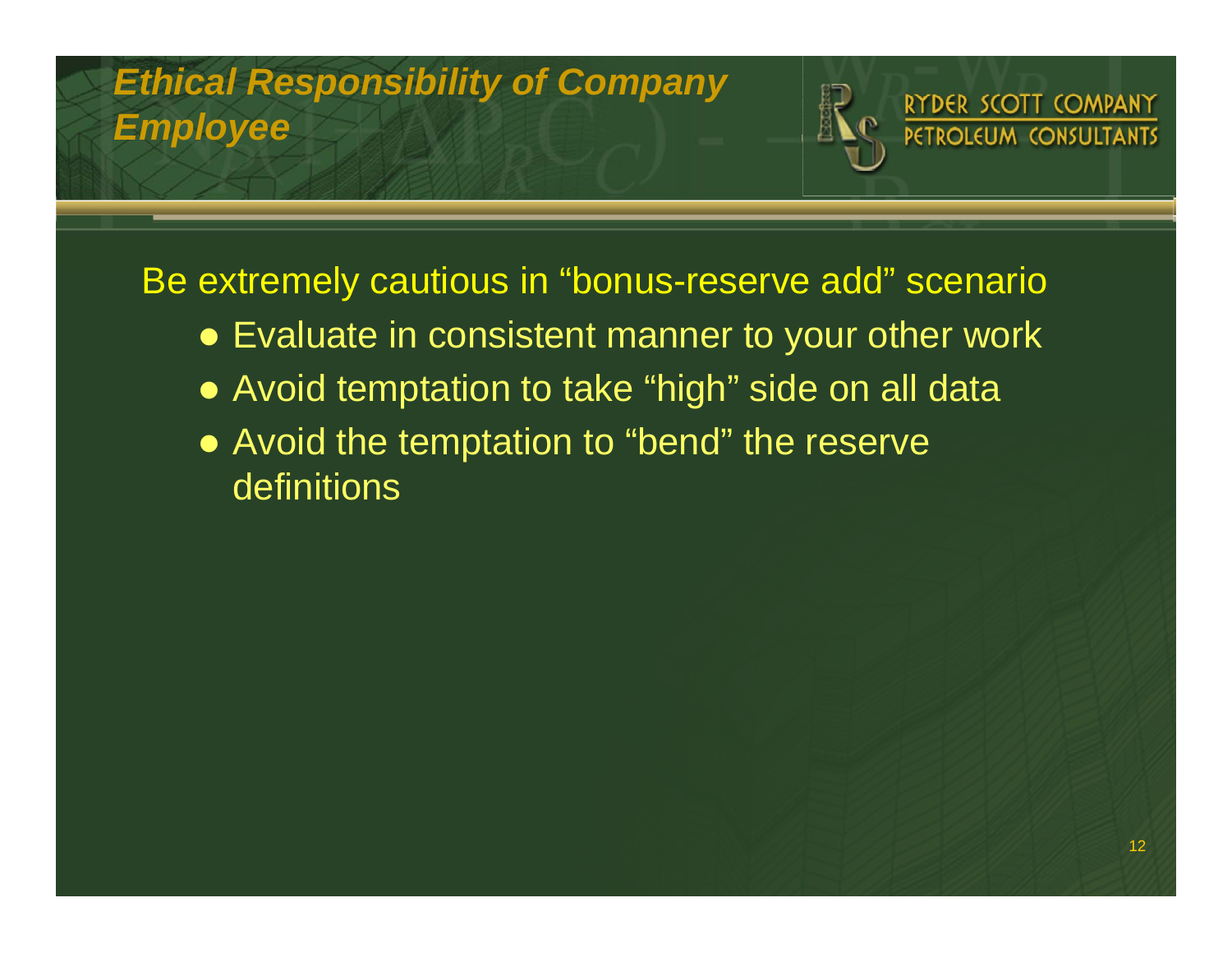

Avoid unrealistic time schedules. Advise that an adequate analysis cannot be completed in such a short time

- Be prepared to address time needed
- Bad answers lead to bad decisions and bad results.
	- Impacts company
	- Impacts company stock owners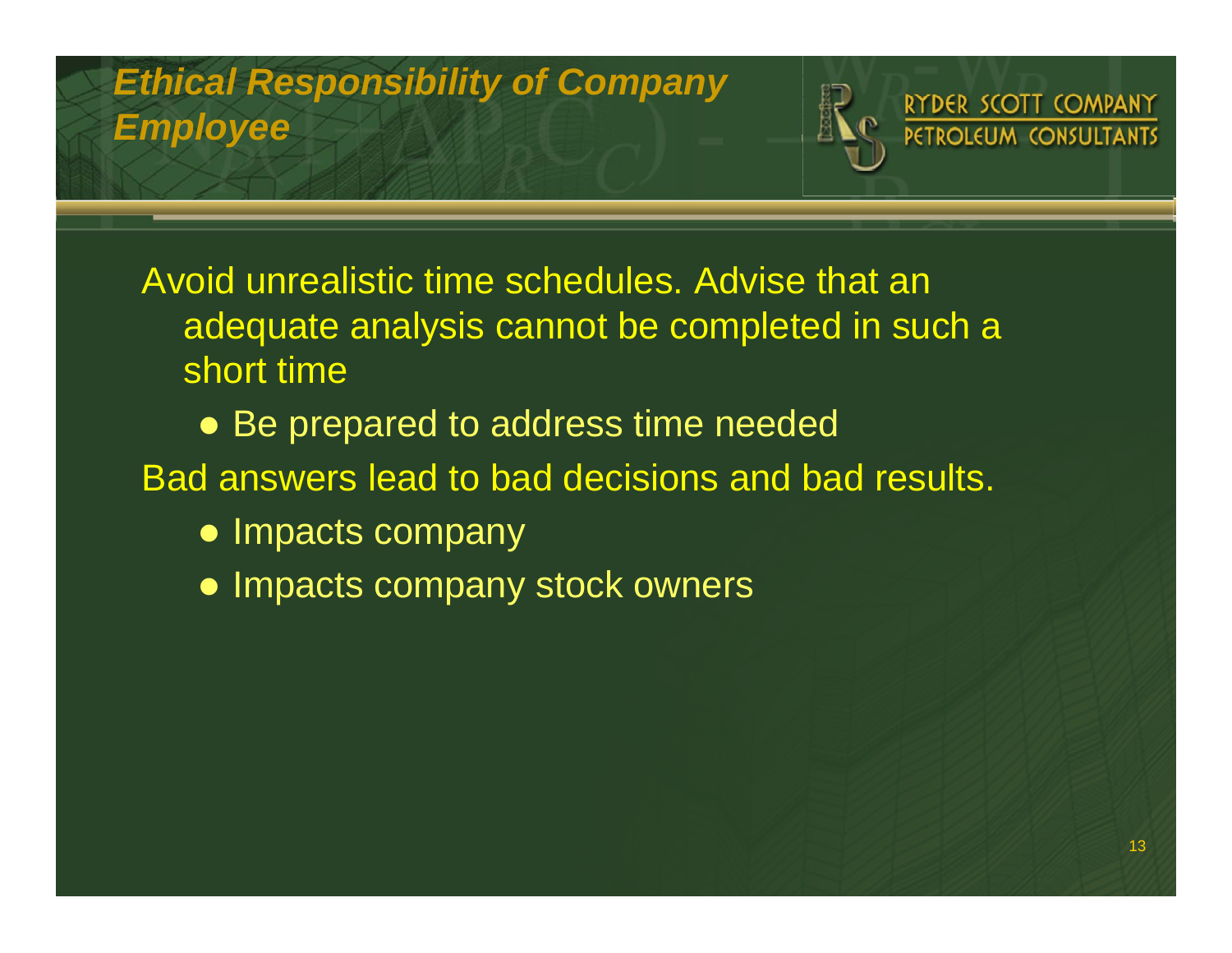# *Ethical Responsibility of Client to Consultant*



#### Provide the following:

- Complete disclosure and purpose of the engagement.
- Full and timely access to all pertinent data permitting use of supporting non-confidential data obtained by the consultant.
- $\bullet\,$  Full and timely access to all personnel most knowledgeable about subject properties.
- Cooperation in meeting agreed-to project schedule including timely responses to report drafts.
- $\bullet\,$  Warnings of any known or potential conflicts.
- Opportunities to openly discuss differing opinions and interpretations in a forum designed to reach consensus on the most reasonable conclusions and report results.
- Openness to obtain additional data when such additional information is material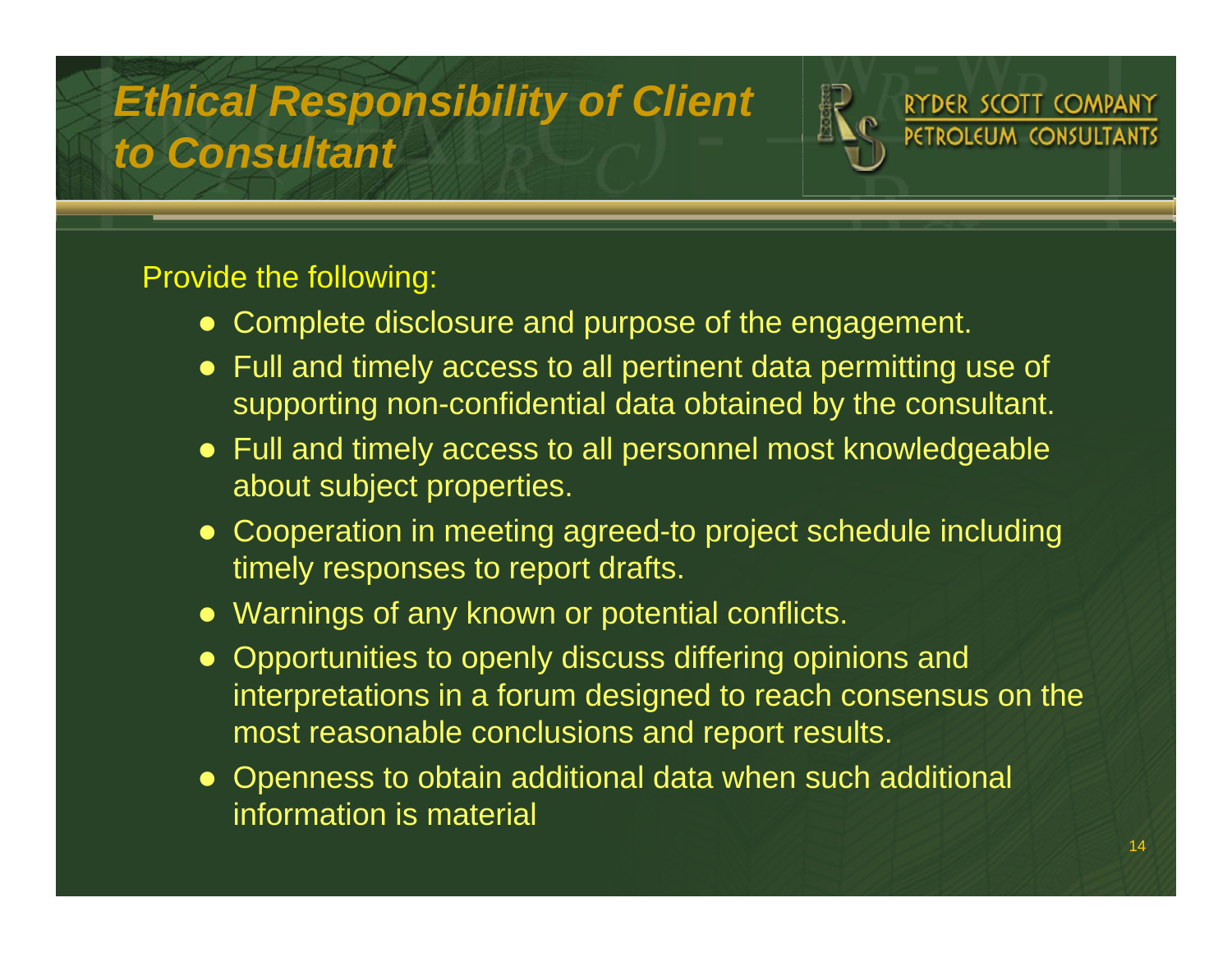# *Ethical Responsibility of Consultant to Client*



- Never accept an assignment for which he is not fully qualified or has ample time to complete
- Brochures and resumes should not overstate competence of firm or individuals
- $\bullet$  Maintain absolute independence from any undue influences from any individual or firm
- $\bullet$  Do not accept any material gifts in any form from any client or service provider
- Accept no assignments with outcome-based compensation
- Always keep data and interpretative results strictly confidential even without a formal confidentiality agreement. Client name may be confidential in some cases.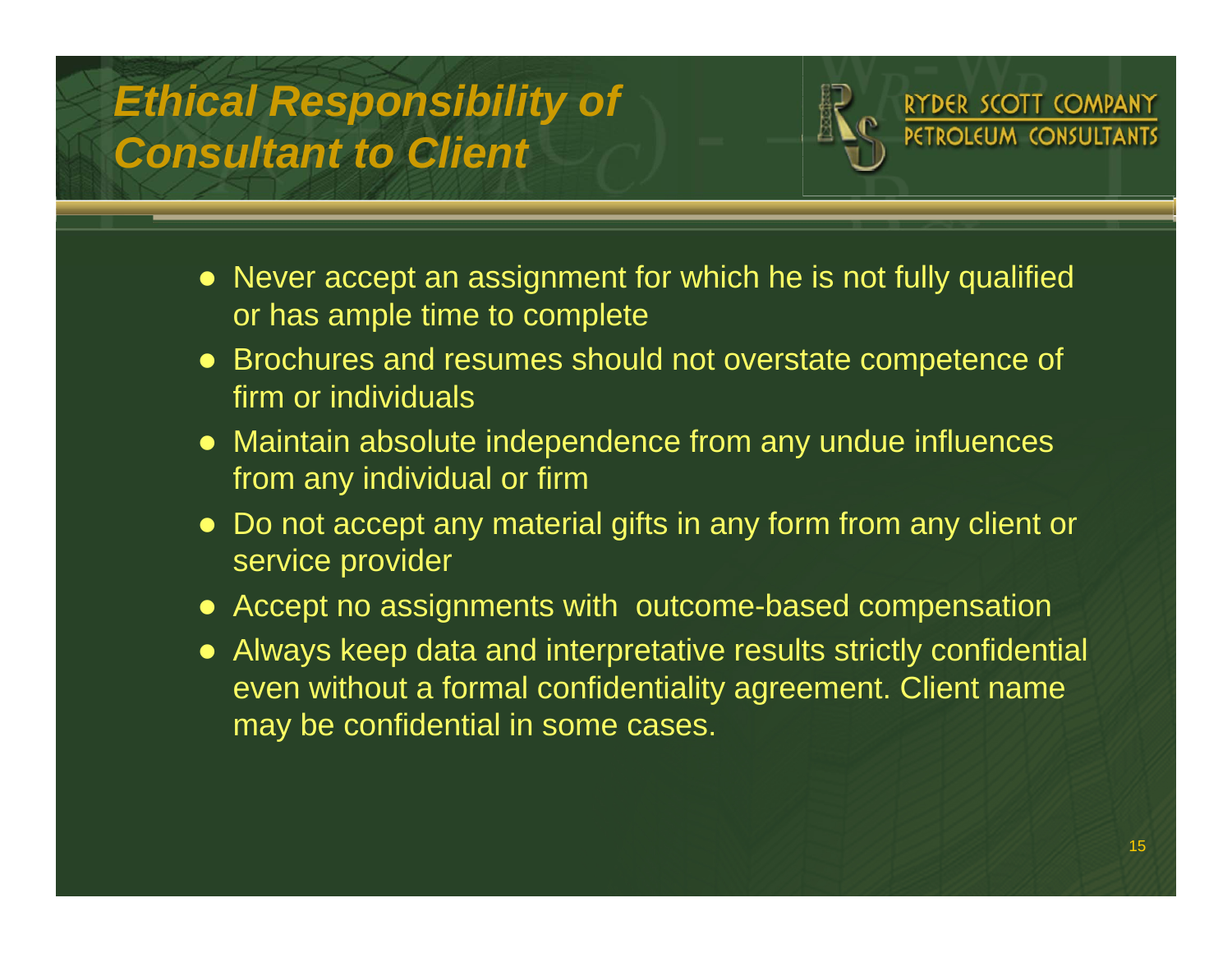# *Ethical Responsibility of Consultant to Client*



- Know your client; be prepared to decline an assignment if there are unanswered concerns.
- Be prepared to decline an assignment unless ample data and time are provided.
- Always be alert to potential conflicts of interest or the perception of a conflict of interest. May require personal contact with ongoing clients to ascertain or clear conflicts.
- Agree with client in advance about report timing and costs in an attempt to avoid surprises.
- Remain available for communication or additional instruction from client at any time.
- Consultant should fully disclose all assumptions and keep the evaluation as transparent as possible.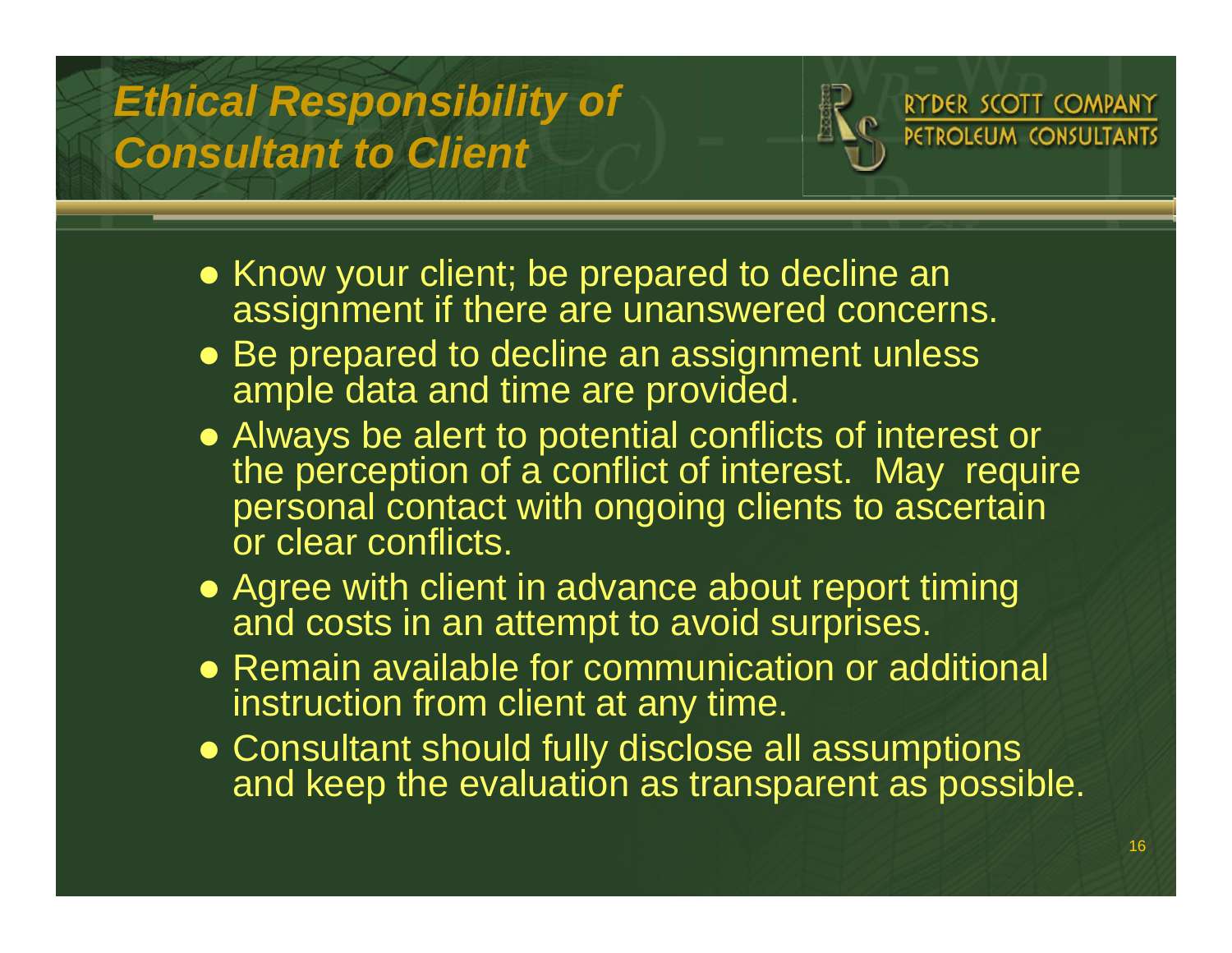# *Ethical Responsibility of Consultant to Client*



- Maintain clear, complete work notes and maps in legible and accessible forms.
- Agree in advance with clients about their access to copies of maps and other consultant work product materials.
- Consult with client frequently about preliminary study results so that client may be able to timely alter or possibly cancel assignment.
- Advise the client ASAP about any unexpected time delays or cost overruns.
- Provide professional and support staff ample opportunities for continued education to maintain and expand skills and abilities.
- $\bullet$  Remain aware that our ultimate responsibility is to shareholders and investors, public and/or private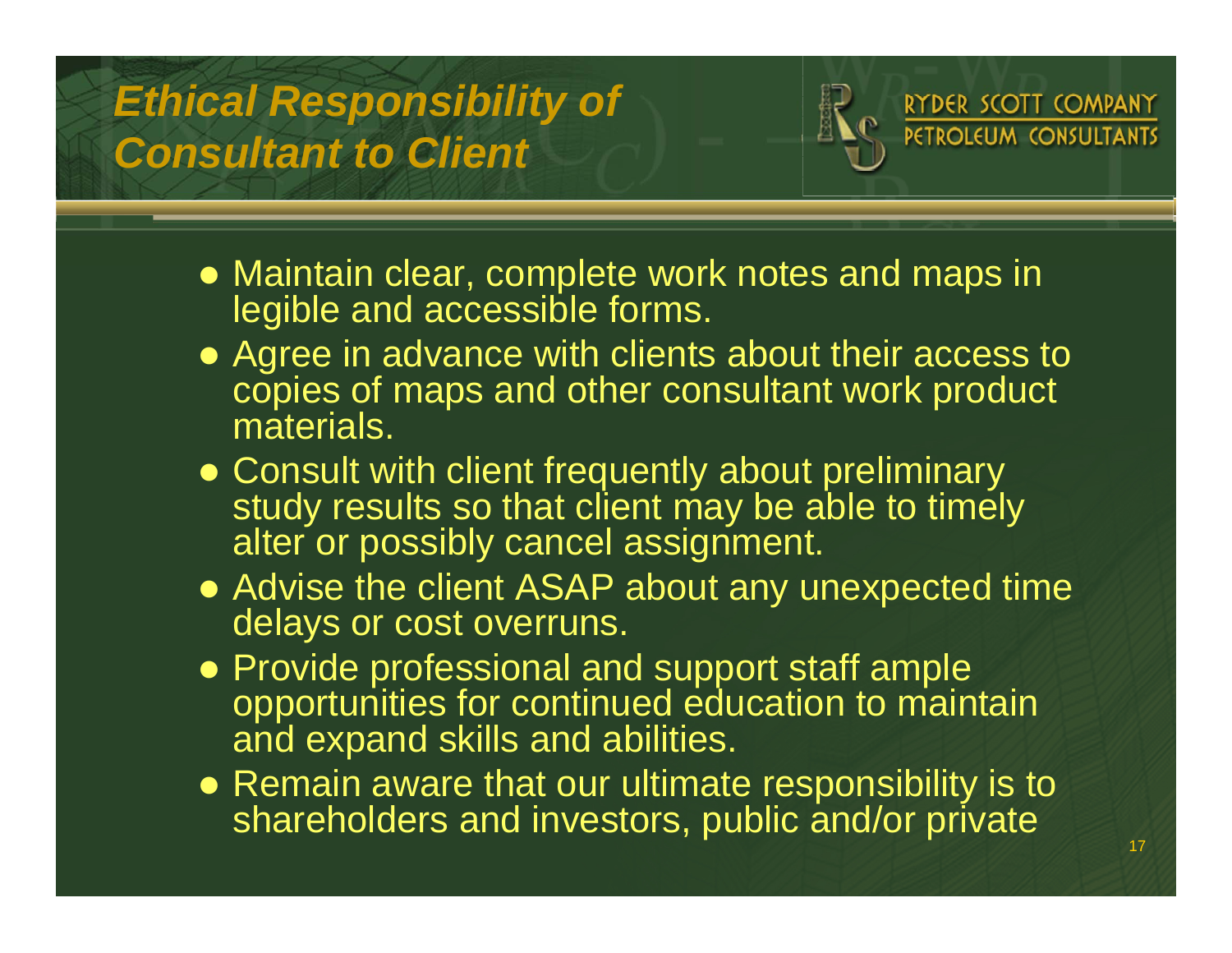## *Ethics in Litigation*



- Avoid conflicts of interests Carefully investigate to uncover any clients not listed as named parties in the conflict.
- Never accept a litigation assignment for which you are not fully qualified.
- Never accept a role as an advocate for any party.
- Look upon litigation as an opportunity to complete an engineering assignment and to subsequently explain your work to the judge/jury/arbitrators.
- Understand your role in assisting the court to understand technical issues.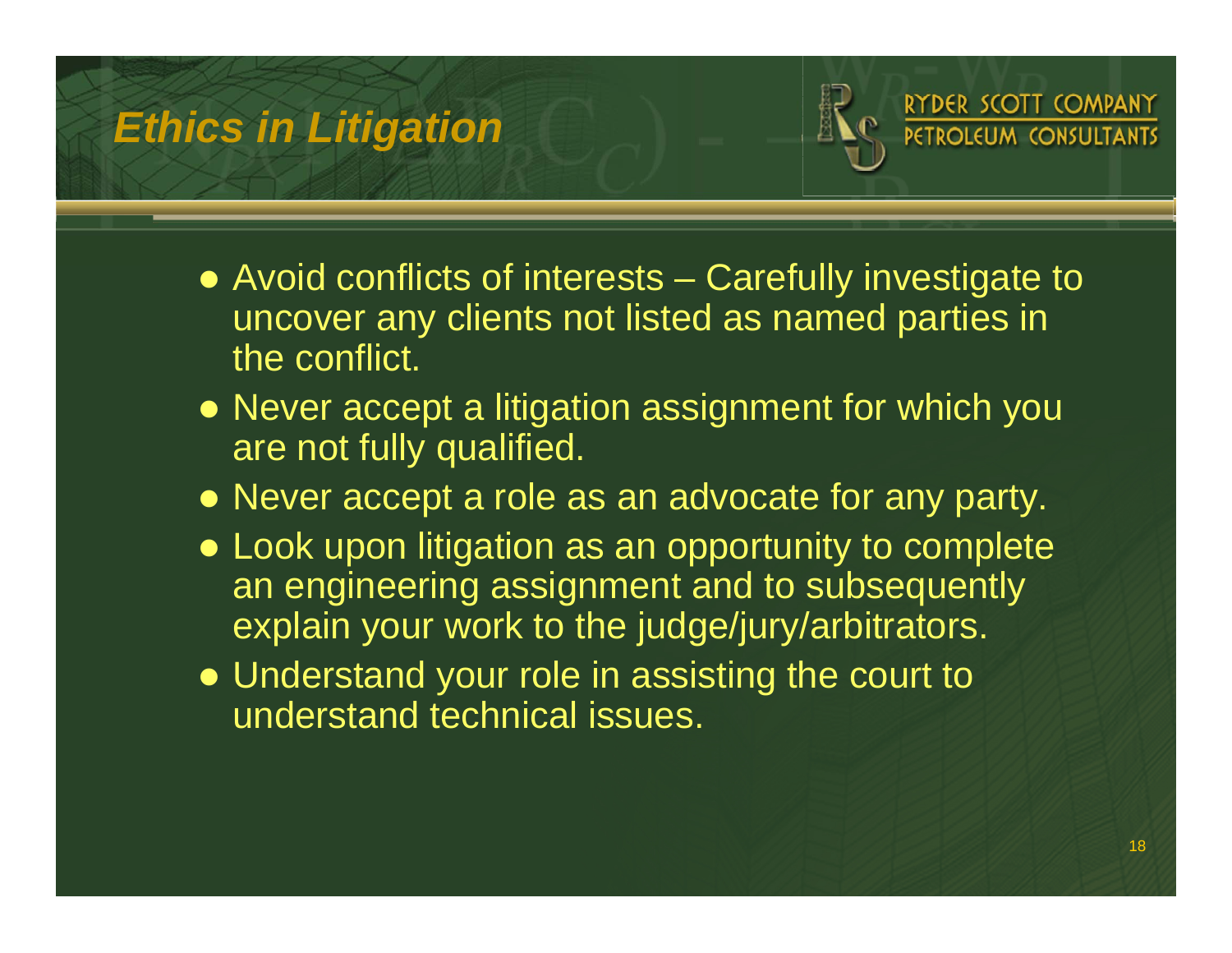### *Ethics in Litigation*



- Be aware of the affect of your role in litigation on business relationships and friendships.
- Never accept a role as an expert unless you are provided ample data and time to prepare your report.
- Do not accept a litigation assignment if you cannot perform effectively in a hostile and confrontational environment.